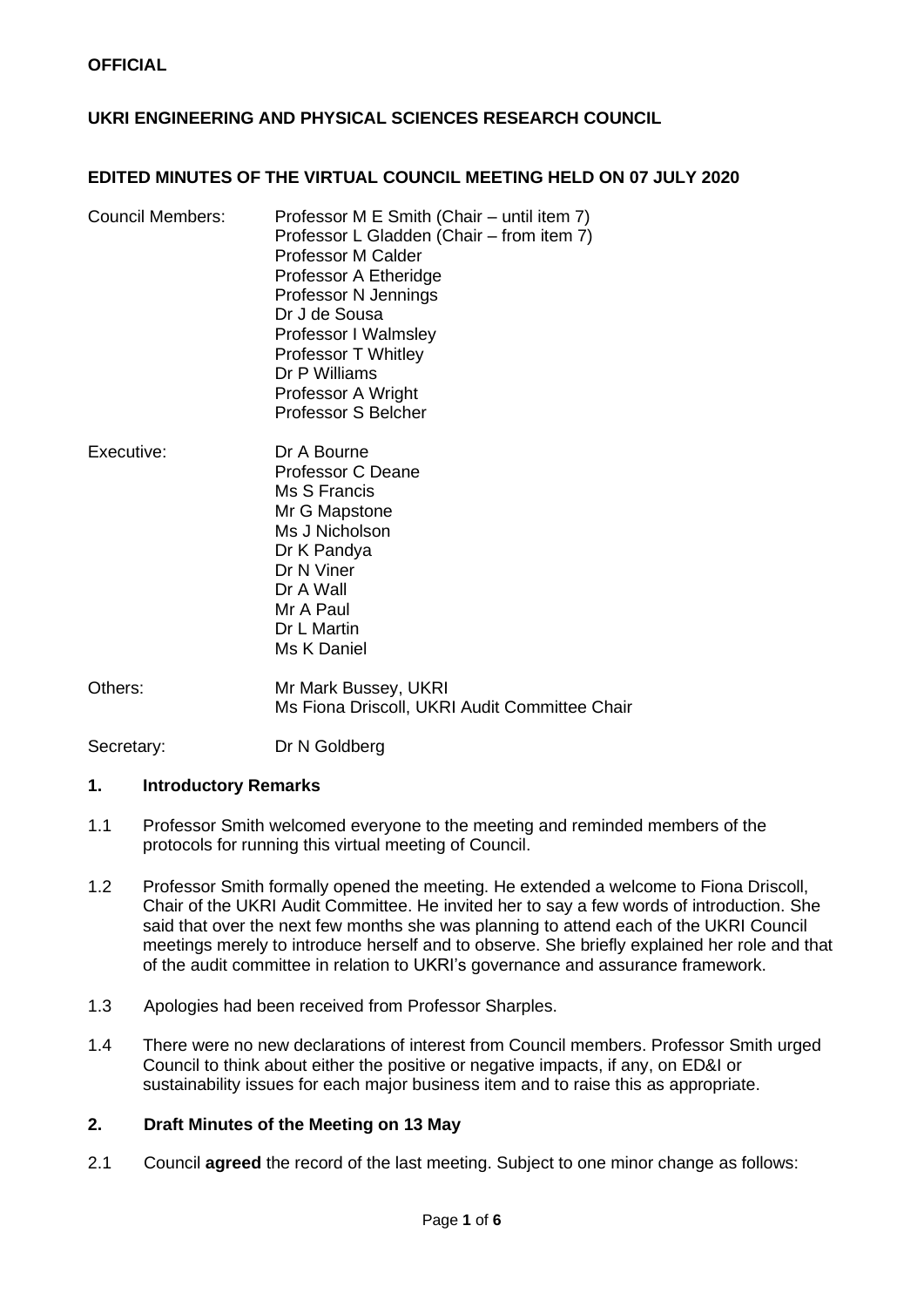Minute 8.2(i): Covid therapeutics, including scale-up and manufacturing, modelling, materials.

## **3. Actions and Matters Arising**

- 3.1 There were six actions from the last meeting. Council noted those that were completed and those that were in-hand. Council received specific updates as follows:
	- i) Minute 4.3: Professor Gladden reported that the action had been completed. UKRI's Executive Committee had been informed of the intention to contact EPSRC's university partners regarding the issue of matched funding to support research grant applications. An email had been sent to university contacts last week which made clear that unless otherwise stated proposals are judged on their merits and the case is not enhanced by a university contribution. She said that EPSRC would follow up with them on this point in the upcoming quarterly discussions and intended to promulgate this message further through the Peer Review College newsletters. She also urged Council members to use their own networks to disseminate this message. In response to a question Professor Gladden said that the subject of matched funding had not been discussed at a UKRI level and that the focus had primarily been on the threat to matched funding provided by charities and business. She agreed to flag this specific issue and EPSRC's response in the UKRI Board report from this meeting and to propose that a more general UKRI statement on this matter would also be helpful.
	- ii) Minute 7.3: Dr Goldberg confirmed that a meeting of a sub-group of Council members to assist with EPSRC's input to the UKRI e-Infrastructure strategy had been arranged.
	- iii) Minute 8.2: Dr Pandya confirmed that a meeting of a sub-group of Council members to help provide further stimulus and focus on the Healthy Nation Priority area had been convened. He briefly highlighted the key messages emerging from the initial deliberations. He closed by saying that the sub-group would report back to Council in October.
	- iv) Minute 9.2: Dr Goldberg confirmed that the dual use technologies issue would be brought back to Council in December along with a broader paper covering responsible innovation. Professor Gladden added that she had recently been made SRO for the UKRI's new Trusted Research Theme and that a Group would be convened to take this forward. She confirmed that Council members would have the opportunity to engage with the work of the Group in due course and agreed to follow this up with UKRI colleagues. It was noted that Professor Wright, Professor Whitley, Dr Williams and Professor Jennings were prepared to represent EPSRC in this regard.

### **4. Executive Update (EPSRC 14-20)**

4.1 Ms Daniel provided a further update on the UKRI and specifically EPSRC sponsored research effort in response to the Covid-19 pandemic. Dr Viner then provided an update on the ongoing operational impact. He provided a specific overview of the recently announced costed grant extension allocation and its relationship to the emerging stability package. He also briefly explained the work that was in-hand regarding business continuity and the continuing pressures on staff. Council were also alerted to the burgeoning pressures on peer review. Dr Viner reported that responsive mode applications had maintained their normal levels and on top of this EPSRC had received over 1000 proposals in response to the recent New Horizons call, around 100 proposals per month through the Covid-19 call, and had seen a sizeable increase in Future Leader Fellow applications (~74%). He said that this not only placed pressure on an already stretched staff resource, but on reviewers too. Council noted the situation and asked to be kept appraised of developments. Finally, Council acknowledged that it was encouraging to see the vibrancy of the EPS community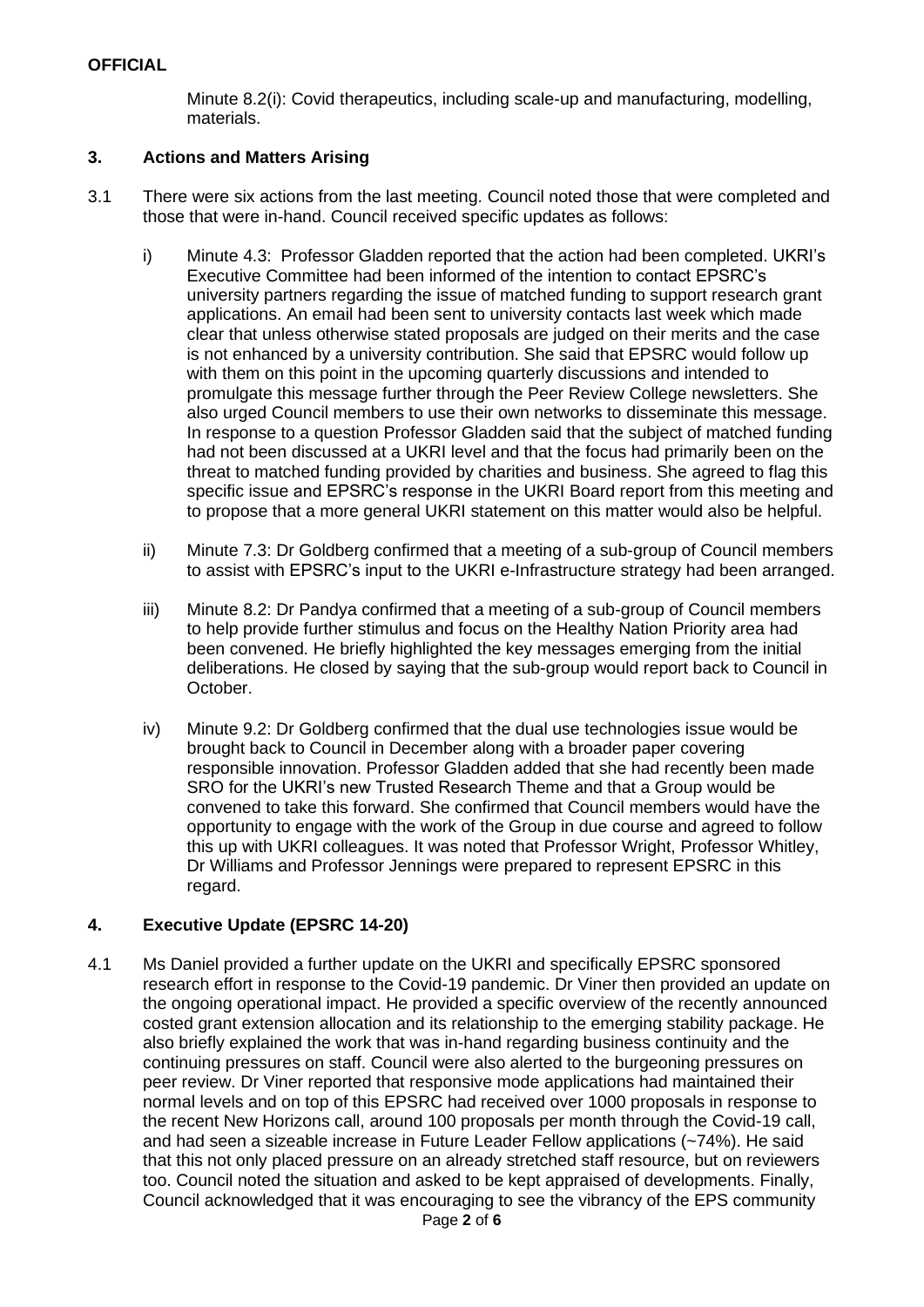and thanked EPSRC staff for dealing so admirably with this unprecedented increase in grant demand in addition to coping with the additional pressures associated with the pandemic. In response to a request Ms Nicholson agreed to provide Council with an overview of the quality of the New Horizons research grant proposals.

- 4.2 Council were then briefly appraised of developments associated with the Spending Review and then had a more detailed presentation and discussion regarding the recently published R&D Roadmap. Professor Gladden said that the development of the R&D Roadmap was a direct response to the announcement to increase public expenditure on R&D to £22bn per year by 2024. The roadmap described how the Government will maximise the returns on investment across the whole R&D system to build on the UK's strengths, learn lessons from the sector's response to Covid-19, and ensure that we make the bold changes needed to ensure our system is fit for purpose now and for the future. In the ensuing discussion Council broadly welcomed the roadmap and its aspirations but recognised that there would need to be extensive work and engagement in order to establish the precise delivery mechanisms. It concluded that it would be crucial to develop an extensive R&D ecosystem supporting both basic and applied research, which works with big business as well as startups and SMEs. It also felt that the importance of the university base was currently not sufficiently acknowledged in the publication, especially given that it provided a vital source of economic and social benefit for the whole nation. Council stressed the importance that universities play in any R&D ecosystem particularly with regards to education, training and driving value from research. **Minute not included as contains exempt material, at the time of publication, under the terms of the Freedom of Information Act 2000.**
- 4.3 Professor Gladden said she had recently met with Professor Leyser, UKRI's new CEO. She briefly set out the main points discussed including ED&I and the issue of ongoing funding for institutes. She informed Council that it was hoped that Professor Leyser would join Council at its December meeting, which Council welcomed.
- 4.4 Council received an update on EPSRC's current and future financial position. **Minute not included as contains exempt material, at the time of publication, under the terms of the Freedom of Information Act 2000.**
- 4.5 Dr Goldberg reported that the exercise to recruit new Council members was proceeding according to plan and interviews were set for September. She said that the scale, quality and diversity of the pool of applicants had been encouraging. She added that positive action was planned across UKRI to improve BAME diversity in both the longlisting and shortlisting stages and further plans were in hand to improve the diversity of the interview panels.
- 4.6 Professor Smith reported that he had attended a meeting of all Councils' Senior Independent Members (SIMs) and briefly outlined the items discussed.
- 4.7 Mr Bussey was invited to provide a brief UKRI update on any issues he thought would be of interest to Council. He reported that of the 40 spaces initially available in Polaris House when the building reopens in July only 18 applications had been received to date. He also said that there was a formal requirement for UKRI to periodically produce and submit a Corporate Plan to BEIS. The first Corporate Plan was being developed and would be submitted in September to cover 20/21.
- 4.8 Council **noted** the update.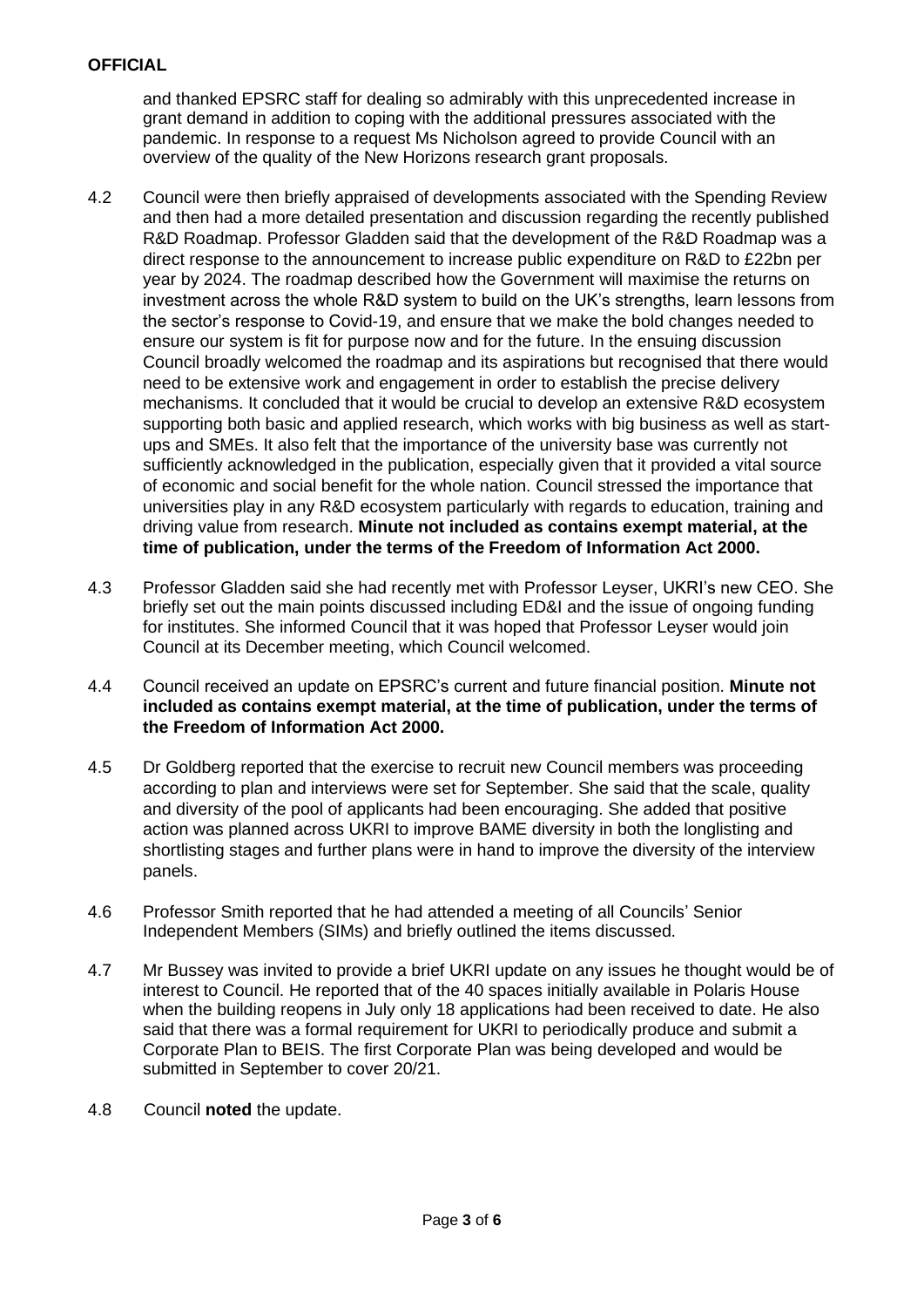# **5. Place (EPSRC 15-20)**

- 5.1 Dr Bourne introduced this paper which set out recommendations from a Strategic Advisory Network (SAN) workstream on the inclusion of Place within EPSRC's long term strategy. It also set out some guiding principles on how EPSRC should deliver Place, and ideas for funding initiatives and associated portfolio management activities.
- 5.2 As background he reminded Council that it had last discussed Place in July 2017. At that meeting Council had agreed that there was a need to think about the role of, and interplay between, skills and impact innovation in a Place-based agenda. They had also discussed the importance of being part of a complex ecosystem and having 'joined-up' strategies. However, Council had noted the risk that EPSRC's commitment to excellence might be deprioritised and they stressed the need for excellence to be balanced with the need to demonstrate benefits into the local economy. He added that since then, there had been a clear drive from UK Government to engage with Place and this had been reflected in UKRI's own strategy development and the recent R&D roadmap. In order to develop EPSRC's own thinking in this regard a SAN workstream had been commissioned.
- 5.3 Ms Daniel reported that the SAN Group had broadly concluded that EPSRC should adopt Place as a new aspect of its long-term strategy augmenting the existing delivery plan. It agreed that the adoption of Place should set out to enable individual regions across the UK to realise their potential to drive innovation-led economic growth and to facilitate research connectivity between institutions. Finally, she described several options and approaches set out by the SAN Group which might be adopted to achieve this aspiration.

### 5.4 **Minute not included as contains exempt material, at the time of publication, under the terms of the Freedom of Information Act 2000.**

5.5 Council welcomed the work of the SAN Group. **Minute not included as contains exempt material, at the time of publication, under the terms of the Freedom of Information Act 2000.** It broadly endorsed the recommendations and stressed that the adoption of a Place strategy should provide a systems solution which enables universities, alongside other partners, to drive innovation-led economic growth and facilitate research connectivity between institutions. However, Council acknowledged that this was a complex endeavour with care needed in its implementation to ensure it complements our mission to support research excellence and aligns with the broader UKRI approach. It also agreed that there may be merit in looking at how other countries have implemented Place-type interventions. Finally, Council noted that a further paper regarding the implementation strategy would be presented to the December meeting.

# **6. UKRI Clean and Sustainable Growth and the Energy Deep Dive (EPSRC 17-20)**

- 6.1 Dr Kedar Pandya introduced this item which covered two interrelated policy areas (i) UKRI's Clean and Sustainable Growth proposition and (ii) EPSRC-UKRI's further work on the Energy Deep Dive. He took this opportunity to particularly thank Dr Martin and colleagues for the work they had put in in compiling the paper and preparing for this discussion.
- 6.2 The first session provided an opportunity for Council to prepare for a discussion with Professor Duncan Wingham, NERC Executive Chair, who along with Professor Gladden, is the joint UKRI Board sponsor for Clean Environment and Sustainable Growth investment proposition.
- 6.3 Council were then joined by Professor Wingham. Professor Smith welcomed him on behalf of Council. He said that this provided a valuable and timely opportunity to engage in this debate, especially given the importance that the engineering and physical sciences would undoubtedly play in taking forward this important endeavour.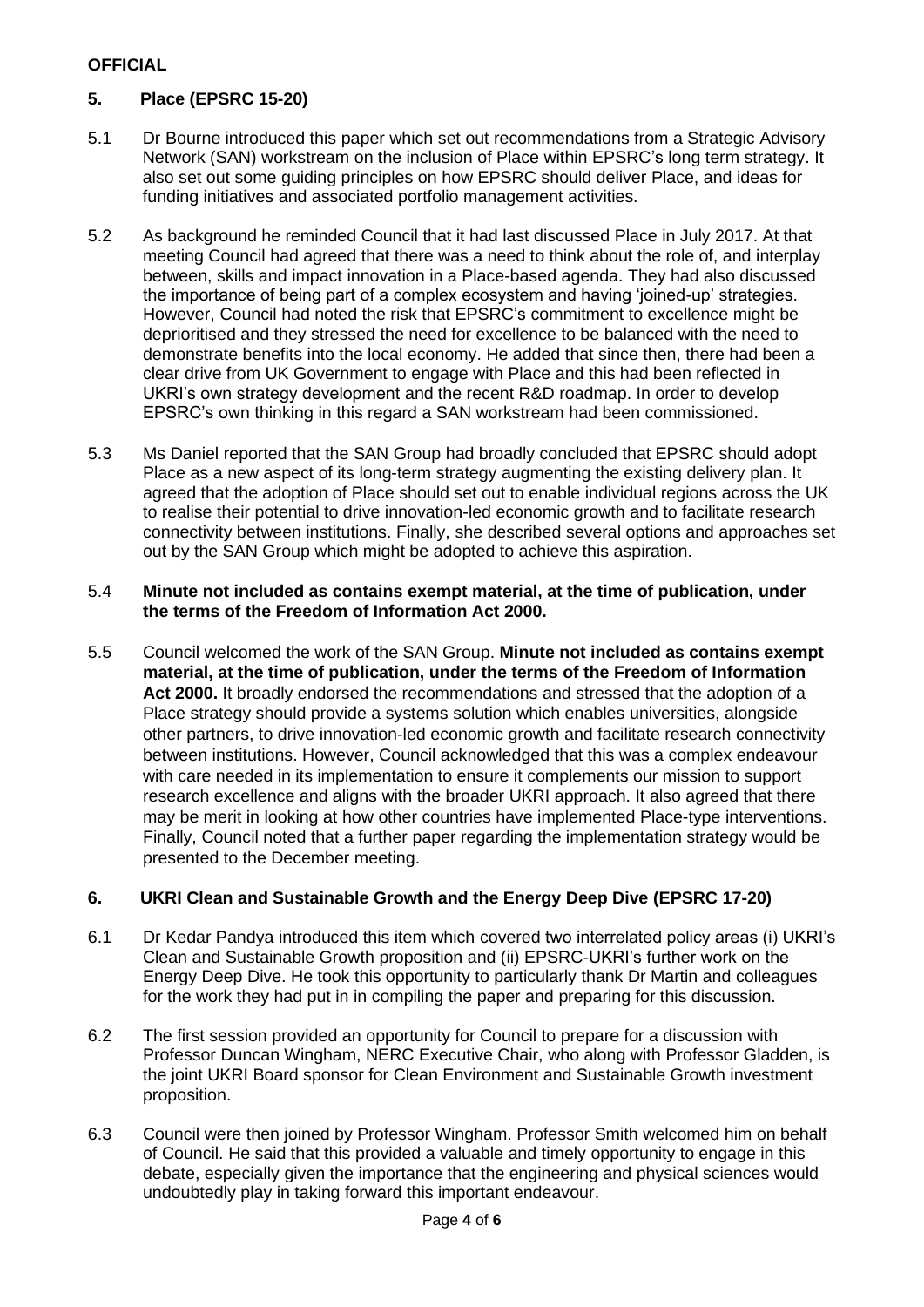- 6.4 Professor Wingham responded by saying a few words about the context and the work underway to formulate UKRI's Clean Environment and Sustainable Growth investment proposition. He particularly acknowledged the work that EPSRC had already delivered through the Energy Theme which provided a sound platform from which to address this challenge. There followed a round table discussion which covered a wide range of associated topics including the international context, energy demand management, future alternative energy options, stakeholder engagement and the forthcoming spending review.
- 6.5 Professor Smith closed this session by thanking Professor Wingham for attending. He said that Council had been encouraged by the inclusivity of the proposition as described by Professor Wingham and that it recognised the vital contributions to be made by many Councils in this endeavour. Finally, it was mutually agreed that it would be useful for Professor Wingham to attend a future Council meeting at an appropriate point in order to discuss developments.
- 6.6 Professor Wingham left the meeting.
- 6.7 Council welcomed the opportunity to meet with Professor Wingham and discuss the UKRI's net zero and sustainability agenda including the positioning of EPSRC's Energy theme. It noted that EPSRC had both existing and future capabilities in both the supply and demand aspects which particularly complemented the wider resilience and sustainability effort across UKRI and welcomed the opportunity to work and engage with UKRI partners in taking this forward. Council recognised that the overall UKRI delivery routes had yet to be defined and much would depend on the outcome of the SR. It therefore agreed that, for the interim, EPSRC should press ahead in identifying the specific areas that it felt best able to pursue and to establish the appropriate ecosystem for delivering these.

### **7. Developing the EPSRC Open Fellowship (EPSRC 16-20)**

- 7.1 Professor Smith began by reminding Council that, at the last meeting, it had received an update on the ongoing review of Fellowships and had also provisionally approved two key elements of the proposed new approach to move to EPSRC Open Fellowships prior to the completion of the review. These changes were:
	- i) The removal of career stages (Early Career and Established Career, but keeping Postdoctoral).
	- ii) The end of research area restrictions on Fellowships except for Postdoctoral Fellows.
- 7.2 Before leaving the meeting Professor Smith said that he welcomed the direction of travel, but care was needed that bureaucracy did not increase as a result of these changes. Professor Smith handed over to Professor Gladden to chair the rest of the meeting.
- 7.3 Dr Wall explained that, based on the outcome of the review, the paper now more fully described the proposed new 'Open' EPSRC Fellowship to replace and expand the current Fellowship scheme. It described the rationale, main design features, and outline plans for implementation. She took this opportunity to thank all those who had contributed to the work in developing this paper.
- 7.4 She said that the proposed Open and Open Plus Fellowships offered a new vision which enabled researchers to design a fellowship to fit their research ideas, their career stage, development needs and leadership aspirations. Also, for the first time, EPSRC would be providing ongoing fellowship opportunities for people who want to focus on innovation or instrument/technique development or to champion an area of research citizenship. She emphasised that EPSRC had taken account of the feedback arising from the consultation exercise in designing the new approach.